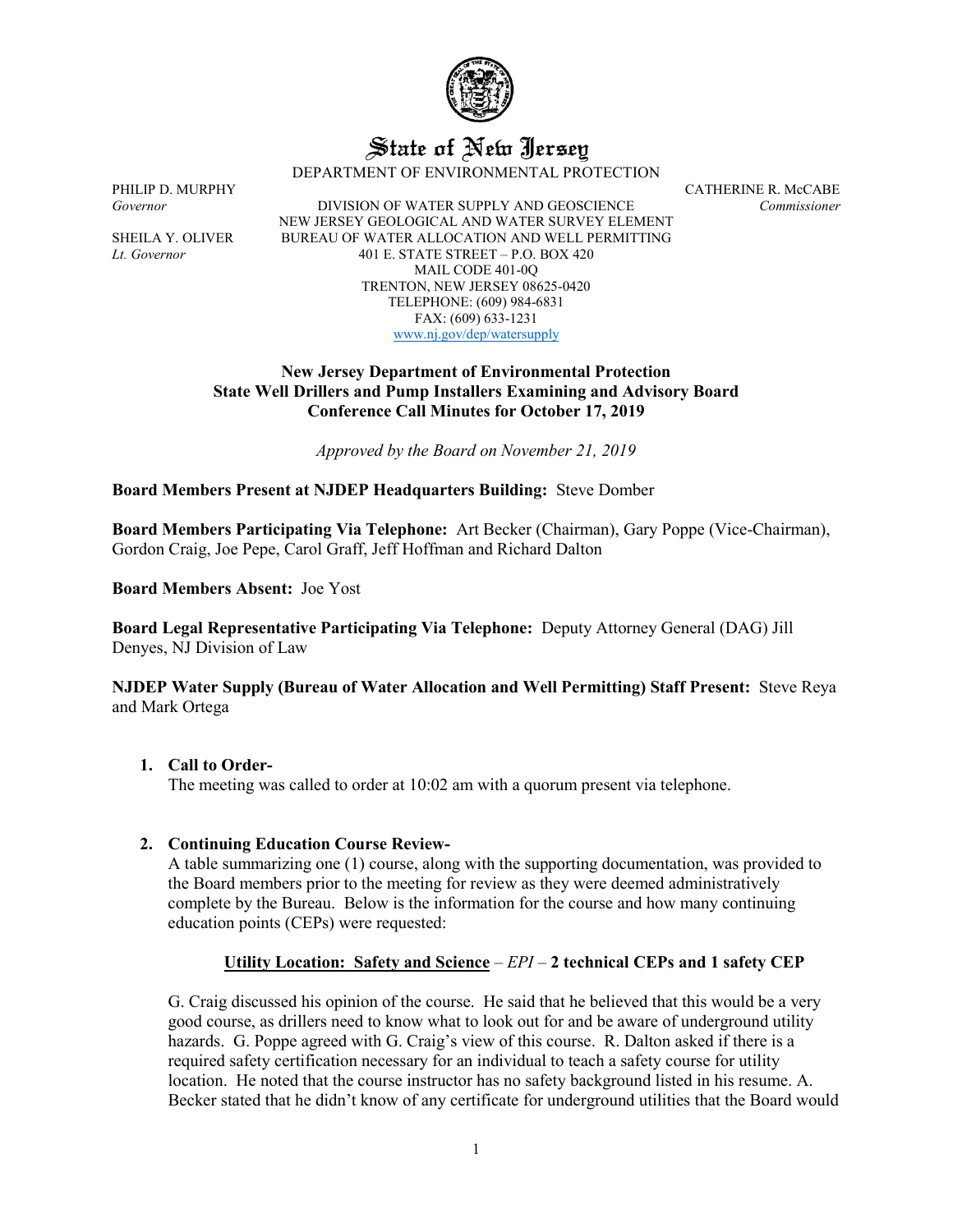be able to cite or require that a course instructor possess. A. Becker said that the OSHA standards are often vague when it comes to who can teach those courses as they often reference qualified individuals, which is left to the discretion of the employer.

A. Becker discussed his concern with the course instructor's statement on the application that indicated he would submit the course roster by the end of the licensing cycle (the current requirement prescribed in the rule). He asked that the Department emphasize the Board's prior recommendation that the provider submit attendance records within 45-days of the course being held.

## **A motion to recommend approving Utility Location: Safety and Science for 2 technical and 1 safety CEPs was made by G. Poppe, seconded by G. Craig, and approved unanimously.**

A. Becker discussed his concern that there is no requirement from the Department for a course provider disclose if they are charging money for a course that they are administering. He noted that without that information being listed on the Department's website, well drillers and pump installers would not know that there is a fee until they go to register for the course.

J. Pepe discussed the Water System Fundamentals course, which he attended on October 9, 2019. He spoke very highly of the course and said that about 85 people attended. He asked the Board if companies have the right to limit course that they offer to their customers. That was not done at the course he attended but he noted that this issue will likely going to come up at some point and the Board should have a position on whether providers are able to deny those who are not customers from registering. A. Becker said that he did not believe the Board and the Department should support such a practice. J. Denyes, DAG, agreed with A. Becker and felt that to the extent possible, the Board should not endorse any course limited only to the provider's customers. It was noted that the current course application does not require providers to disclose any associated costs or limitations of the individuals eligible to register.

S. Reya talked about the soon to be scheduled license upgrade course and how it would be restricted to currently licensed soil borers and journeymen (Class B) well drillers so there are instances in which limiting a course offering to a subset of the licensed community is warranted. He also brought up how companies have inquired with the Department and in-person at Board meetings if they can put on a course for their employees, which was deemed acceptable by the Board provided the course criteria meets the requirements of the rule. J. Denyes said there are appropriate instances for limiting courses, such as in these examples, but they should not be limited solely for marketing or financial gain as it would be restrictive to licensees who are not customers of that company. A. Becker said that the Board and the Department should look to restrict approvals to course providers who are putting on classes for profit motivation as a sales pitch for their business. He also inquired about whether it would be possible to include language about such restrictions in the approval letters that the Department sends to course providers. It was also suggested that the current application be modified to ask that providers disclose any limitations due to venue size, current customers, etc. so the Board is fully aware of all aspects of each course under review.

A. Becker asked to push this discussion until the November meeting and requested that it be added to the agenda if time allows.